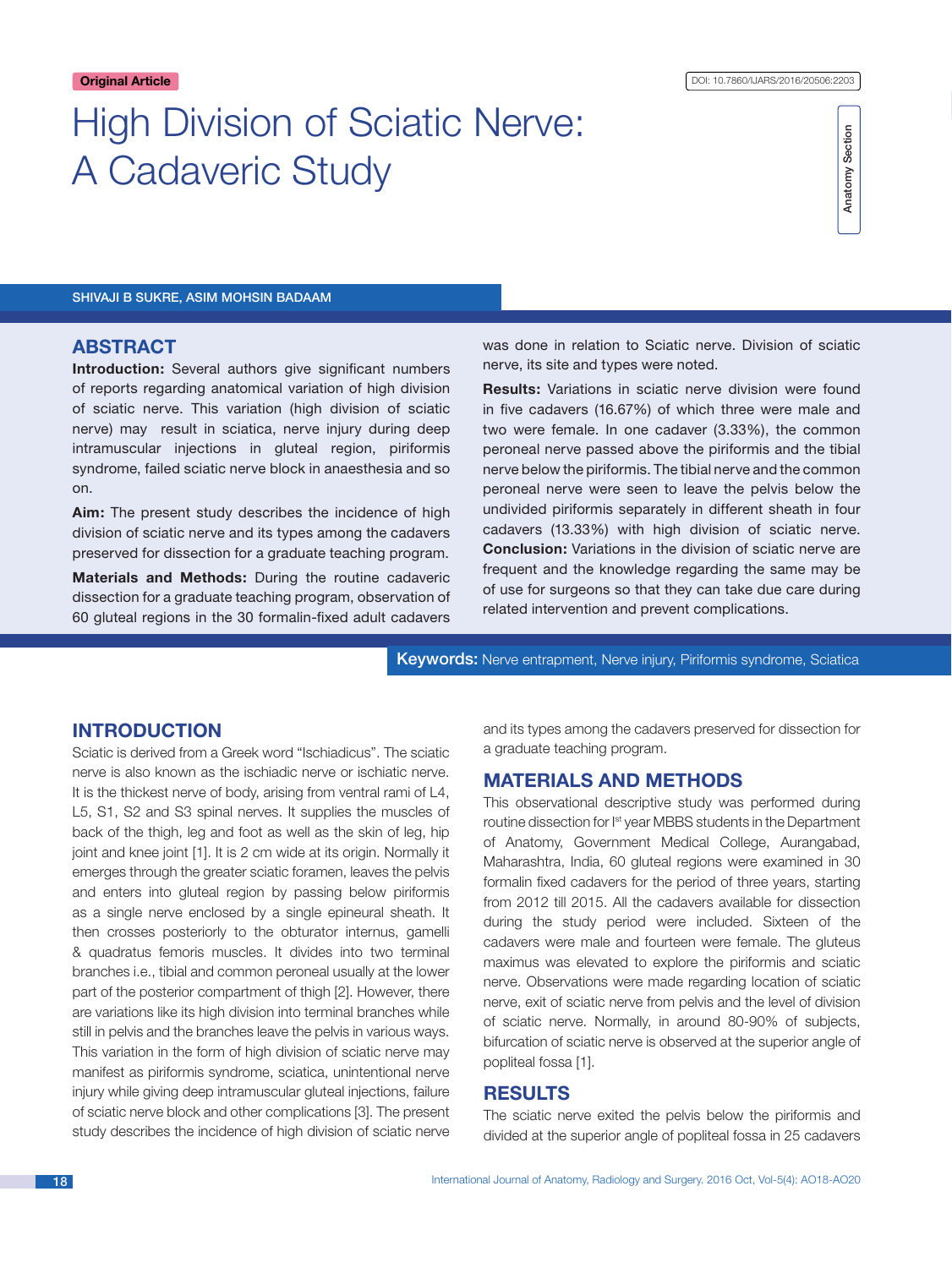#### www.ijars.net Shivaji B Sukre and Asim Mohsin Badaam, High Division of Sciatic Nerve: A Cadaveric Study China

(83.33%). Variations in sciatic nerve bifurcation were seen unilaterally in five cadavers (16.67%), of which three were male and two were female. In one cadaver (3.33%), the common peroneal nerve passed above the piriformis and the tibial nerve below the undivided piriformis [Table/Fig-1]. In four out of the 30 cadavers (13.33%), the sciatic nerve was seen to leave the pelvis below the undivided piriformis with its two components together but in separate sheaths [Table/Fig-2].



**[Table/Fig-1]:** Showing higher division of SN, tibial nerve passing below while common peroneal nerve passing above piriformis on the right side.

**[Table/Fig-2]:** Showing higher division of SN, tibial nerve and common peroneal nerve, both emerging beneath lower border of piriformis on the left side.

SN= Sciatic Nerve, CPN= Common Peroneal Nerve, TN = Tibial Nerve, PF= Piriformis.

# **Discussion**

In our study, we found variations in sciatic nerve division in five cadavers (16.67%) of which three were male and two were female. In one cadaver (3.33%), the common peroneal nerve passed above the piriformis and the tibial nerve below the piriformis. The tibial nerve and the common peroneal nerve were seen to leave the pelvis below the undivided piriformis separately in different sheath in four cadavers (13.33%) with high division of sciatic nerve.

Beaton & Anson classification [4-6] of variation of sciatic nerve division,

Type 1: Undivided sciatic nerve below the undivided muscle.

Type 2: Divisions of sciatic nerve between & below the undivided muscle.

Type 3: Divisions of sciatic nerve above and below the undivided muscle.

**Type 4:** Undivided sciatic nerve between the heads.

Type 5: Divisions of sciatic nerve between and above the heads.

Type 6: Undivided sciatic nerve above the undivided muscle Uluutku & Kurtoglu study had reported high division of sciatic

International Journal of Anatomy, Radiology and Surgery. 2016 Oct, Vol-5(4): AO18-AO20 19

nerve in 26% of the cases. They reported type two pattern of high division of sciatic nerve (common peroneal nerve passing through the piriformis and tibial nerve below the piriformis) in 16% of cases and type three pattern of high division of sciatic nerve (common peroneal nerve passing above the piriformis and tibial nerve below the piriformis) in 10% cases [7]. Ugrenovic et al., found high division of the sciatic nerve either in the posterior femoral region or in the gluteal region in 27.5% of the specimens in a cadaveric study in 2005 performed on 100 foetuses. They have also highlighted that high division of sciatic nerve may cause an incomplete sciatic nerve block during the popliteal block anaesthesia. They also mentioned that it may cause piriformis syndrome [8]. Güvençer M et al., study found high division of sciatic nerve in 48% of the cases. They reported type 2 pattern of high division of sciatic nerve in 16% cases, type 3 patterns in 8.0% cases. They also found a different type of high division of sciatic nerve, other than Beaton & Anson classification, that is, the sciatic nerve already divided in pelvis and its two divisions emerged out below piriformis in 24% of the cases [9]. Similarly other authors, Pokorny et al., [10], Shailesh et al., [11], Saritha S et al., [1], AD. Shewale et al., [12], Mallikarjun A & Sangeetha V [13] and Mengistu D & Amanuel T [14] found high division of sciatic nerve in 20.9%, 8.2%, 8.0%, 26.67%, 8.0% and 8.0% of cases respectively [Table/Fig-3].

In the present study we found that the sciatic nerve exited the pelvis below the piriformis and divided at the superior angle of popliteal fossa in 83.33% of cases. In one of the cadavers (3.33%) type 3 pattern of Beaton & Anson classification was seen, that is, the common peroneal nerve passed above the piriformis and tibial nerve below the undivided piriformis. We

| Author                                                                                | Type 1    | Type 2 | Type 3 | Type 4 | Type 5 | Type 6 |
|---------------------------------------------------------------------------------------|-----------|--------|--------|--------|--------|--------|
| Saritha S et al., 50<br>lower limbs (2012)<br>[1]                                     | 92.00%    | 2.00%  | 2.00%  |        |        |        |
| Uluutku & Kurtoglu, I<br>25 foetuses (1999)<br>$[7]$                                  | 74.00%    | 16.0%  | 10.0%  |        |        |        |
| M. Guvencer et<br>al., 50 lower limbs<br>$(2009)$ [9]                                 | 52.00%    | 16.0%  | 8.00%  |        |        |        |
| Pokorny et al., 91<br>cadavers (2006)<br>[10]                                         | 79.10%    | 14.3%  | 4.40%  | 2.20%  |        |        |
| Shailesh et al., 86<br>lower limbs (2011)<br>[11]                                     | $91.80\%$ | 2.32%  | 5.81%  |        |        |        |
| AD Shewale et<br>al., 90 lower limbs<br>$(2013)$ [12]                                 | 73.33%    | 11.1%  | 2.23%  |        |        |        |
| <b>[Table/Fig-3]:</b> Shows comparison between present study and<br>previous studies. |           |        |        |        |        |        |